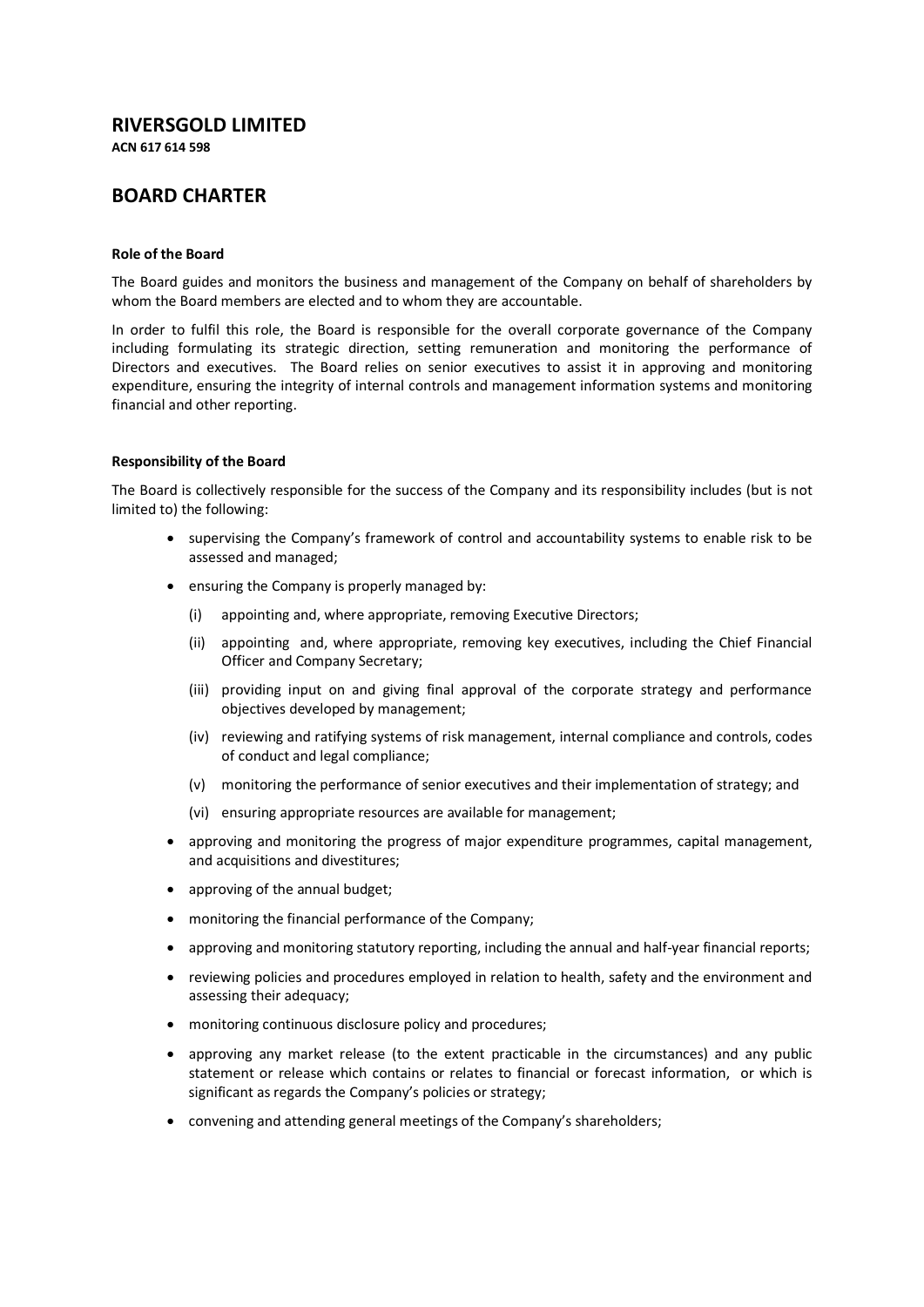- assessing and approving the Company's response to proposed transactions which would affect shareholders' positions and rights as shareholders, and where relevant to make recommendations thereon to shareholders;
- Controlling the overall corporate governance of the Company, including:
	- (i) developing and implementing appropriate policies and procedures;
	- (ii) conducting regular reviews of the balance of responsibilities within the Company to ensure division of functions remain appropriate to the needs of the Company; and
- liaising with the Company's auditors.

The Board must convene regular meetings with such frequency as is sufficient to appropriately discharge its responsibilities.

At the discretion of the Chair, having regard to the nature of the agenda, relevant members of management may be invited to attend meetings or parts of meetings.

The Board may, from time to time, delegate certain of the responsibilities listed above to its senior executive team.

# **Composition of the Board and Board Skills Matrix**

The Board of Directors is comprised of at least three Directors.

Skills sets represented at Board level typically include managerial, technical, financial, corporate and commercial. The Board should comprise members that have a broad range of qualifications, experience and expertise in the exploration and mining, or compatible, industry.

# *Skills Matrix – Board and Senior Management*

The Company's Board periodically reviews the composition of the Board and the management team to satisfy itself that the pool of skills provided by its current composition is appropriate.

With the Company's activities currently in the form of mineral exploration and feasibility studies, the Board considers that the key desired skillsets are geological and scientific technical expertise and sound corporate management.

The Board is of the opinion that the current skills, qualifications and experience of its members and of its senior management team members, are appropriate and sufficient for those individuals to discharge their responsibilities.

# **Pre-Appointment Procedures**

Prior to the appointment of a new member to the Board (or senior executive), the Company will undertake appropriate checks, which may include, but not be limited to:

- Character;
- Experience;
- Education;
- Criminal record; and
- Bankruptcy history.

Meeting documentation, for meetings at which Shareholder approval of the initial appointment or reelection of a director is to be sought, will contain sufficient information as to the above factors, to enable Shareholders to make an informed decision as to the suitability of the candidate.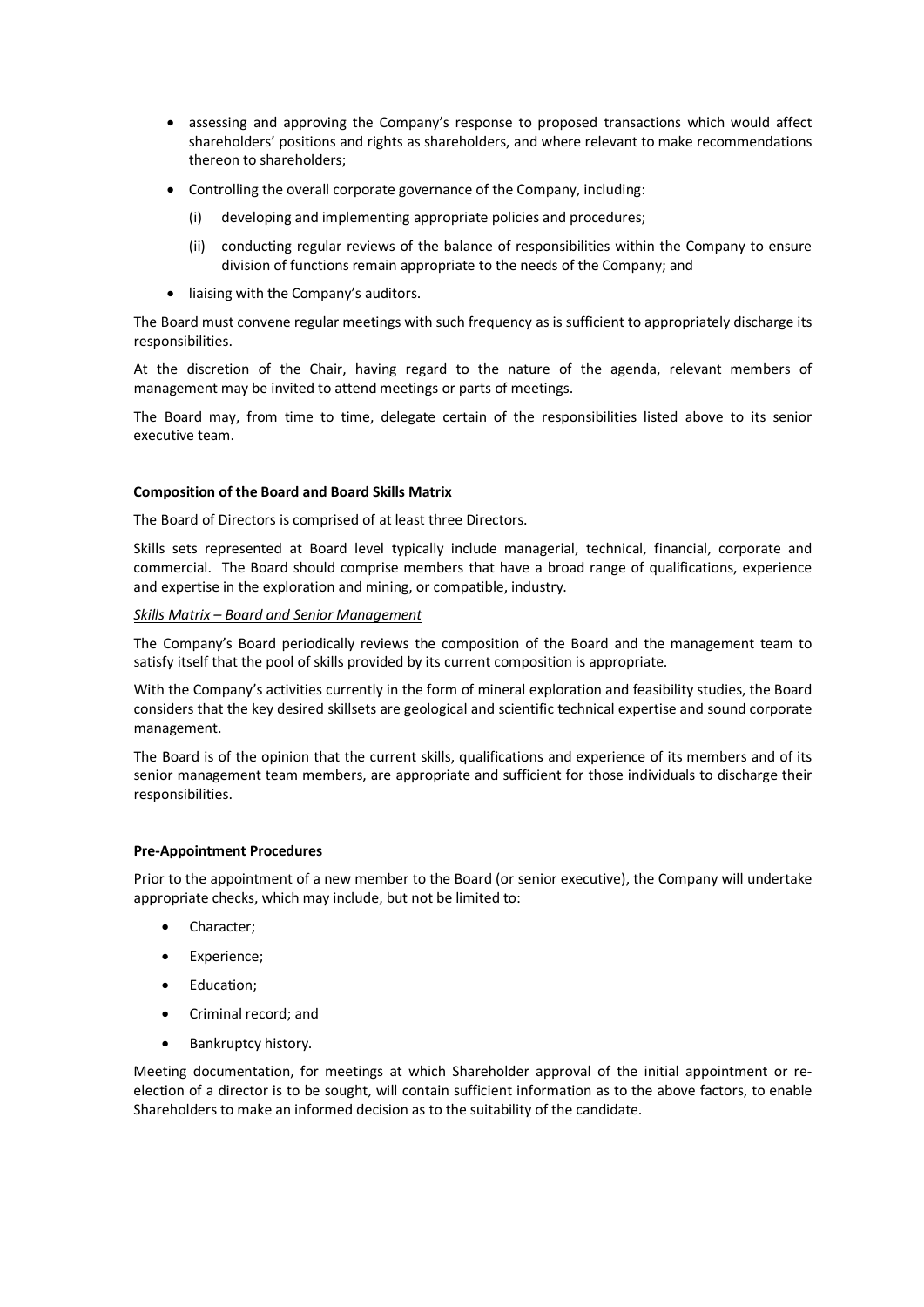### **Director Appointment – Written Agreements**

All appointments to the Board or to a senior executive position are subject to written agreements setting out the terms of the respective appointment.

Executive Directors are appointed pursuant to formal executive services agreements which contain the information recommended as per the *3rd Edition of the Corporate Governance Council Principles and Recommendations*. A summary of the material terms of executive service agreements are disclosed in the Company's annual Remuneration Report.

Non-executive Directors are appointed pursuant to letter agreements which contain the information recommended as per the *3rd Edition of the Corporate Governance Council Principles and Recommendations*.

#### **Director Appointment – Induction Procedures and Professional Development**

Upon appointment to the Board new directors will be subject to relevant induction procedures to provide the incoming individual with sufficient knowledge of the entity and its operating environment to enable them to fulfil their role effectively.

Skill gaps identified in new, or existing, director's knowledge bases are addressed by implementing appropriate training and development procedures.

#### **Director Independence**

Directors are expected to bring independent view and judgement to the Board's deliberations. The Board considers the criteria set out in the ASX Corporate Governance Council's Corporate Governance Principles and Recommendations when assessing the independence of Directors.

The Board assesses the independence of new Directors prior to appointment and reviews the independence of all Directors as appropriate.

#### **Chairman**

The Chairman is responsible for leadership of the Board, for the efficient organisation and conduct of the Board's function and for briefing of all Directors in relation to issues arising at Board meetings.

The Chairman is also responsible for shareholder communication, for formulating a strategy for effective investor communication together with the Chief Executive Officer and for arranging an evaluation of the performance of the Board on an annual basis.

### **Non-Executive Directors**

The Non-Executive Directors (independent or not) are responsible for the reviewing and challenging of Executive performance. They are also required to contribute to the development of the Company's strategy. In addition, from time to time, the Chairman may ask a particular Non-Executive Director to provide expert assistance to the Company or to the Board.

### **Executive Directors**

The Executive Directors and Chief Executive Officer are responsible for managing the affairs of the Company under delegated authority from the Board and to implement the policies and strategy agreed and set by the Board. In carrying out their responsibilities the Executive Directors and Chief Executive Officer must report to the Board in a timely manner and ensure all reports to the Board present a true and fair view of the Company's financial condition and results of operations.